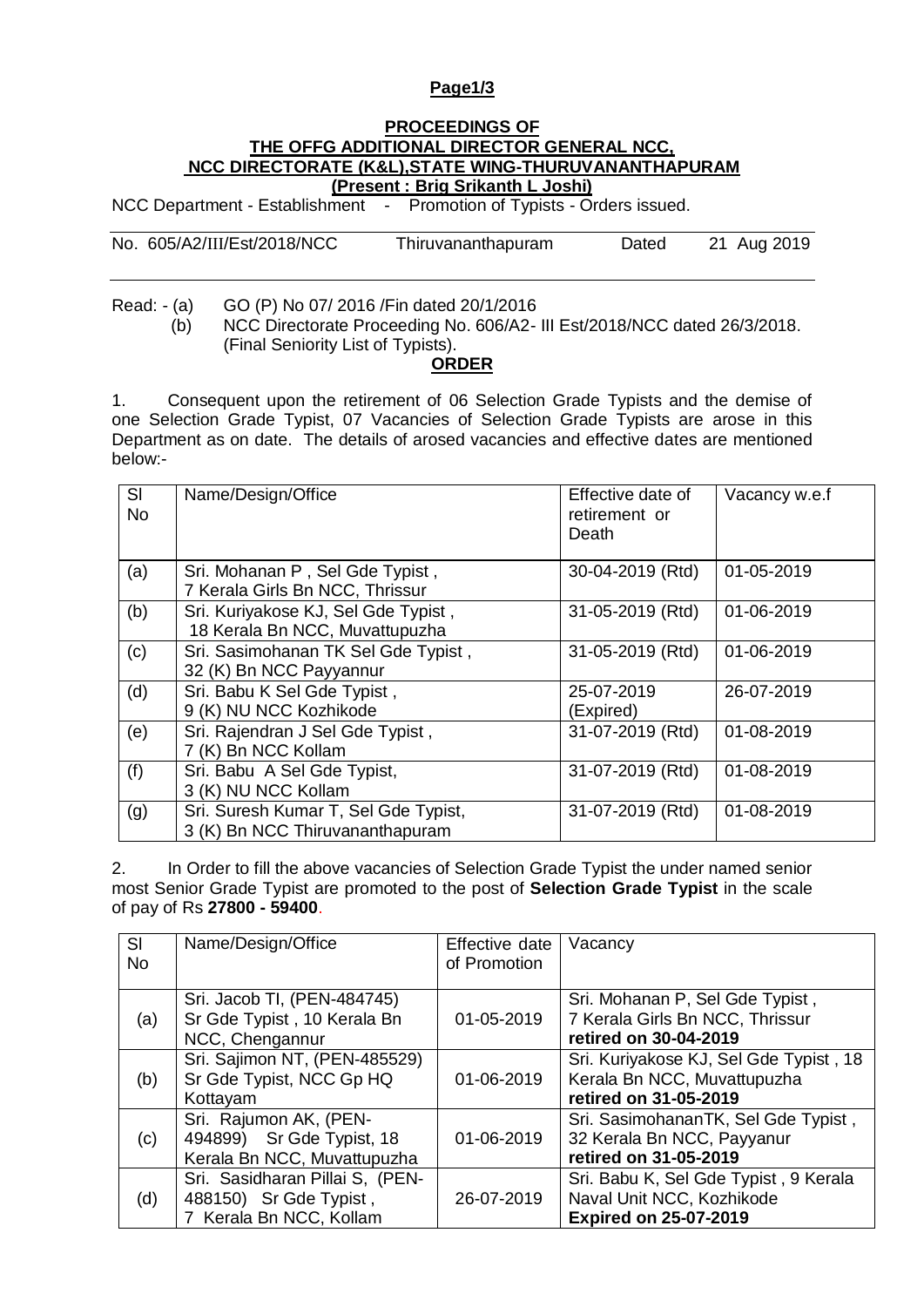| (e) | Sri. Manoj Kumar PS, (PEN-<br>509506) Sr Gde Typist, 24<br>Kerala Bn NCC, Thrissur | 01-08-2019 | Sri. Rajendran J, Sel Gde Typist,<br>7 Kerala Bn NCC, Kollam<br>retired on 31-07-2019    |
|-----|------------------------------------------------------------------------------------|------------|------------------------------------------------------------------------------------------|
| (f) | Sri. Murali T, (PEN-486397) Sr<br>Gde Typist, 1 Kerala Girls Bn<br>NCC, TVPM       | 01-08-2019 | Sri. Babu A, Sel Gde Typist, 3 Kerala<br>Naval Unit NCC, Kollam<br>retired on 31-07-2019 |
| (g) | Sri. Pratheep Kumar PR,<br>(PEN-488435) Sr Gde Typist,<br>NCC Dte (K&L)            | 01-08-2019 | Sri. Suresh Kumar T, Sel Gde Typist, 3<br>Kerala Bn NCCTVPM<br>retired on 31-07-2019     |

3. In Order to fill the 07 vacancies of Senior Grade Typist the under named 03 senior most UD Typist are promoted to the post of **Senior Grade Typist** in the scale of pay of Rs. **26500-56700**.

| SI        | Name/Design/Office                                                                       | Effective date of   Vacancy |                                                                                                                    |
|-----------|------------------------------------------------------------------------------------------|-----------------------------|--------------------------------------------------------------------------------------------------------------------|
| <b>No</b> |                                                                                          | Promotion                   |                                                                                                                    |
| (a)       | Sri. George Kutty NA, (PEN-<br>760391) UD Typist, NCC<br>Group HQs, Kollam               | 01-05-2019                  | Sri. Jacob TI, Sr Gde Typist,<br>10 Kerala Bn NCC, Chengannur<br>promoted as Sel Gde Typist wef<br>01-05-2019.     |
| (b)       | Sri. Ravikumar K, (PEN-<br>710915) UD Typist<br>1 Kerala Girls (I) Coy NCC,<br>Cherthala | 01-06-2019                  | Sri. Sajimon NT, Sr Gde Typist,<br>NCC Gp HQ Kottayam promoted as<br>Sel Gde Typist wef 01-06-2019.                |
| (c)       | Sri. Prabel P, (PEN-777188)<br>UD Typist, 11 Kerala Bn<br>NCC, Alappuzha                 | 01-06-2019                  | Sri. Rajumon AK, Sr Gde Typist, 18<br>Kerala Bn NCC, Muvattupuzha<br>promoted as Sel Gde Typist wef<br>01-06-2019. |

4. In order to fill the remaining four vacancies of Senior Grade Typist, the under named eligible LD Typist are here by promoted to the post of **UD Typist** in the scale of pay of Rs. **25200-54000** and further promoted to the post of **Senior Grade Typist** in the scale of pay of **Rs. 26500-56700** as enumerated below:-

| SI<br>No. | Name/Design/Office                                                              | <b>Effective</b><br>Ωf<br>date<br>Promotion<br>as UDT | Effective date<br>of Promotion<br>as Senior<br><b>Grade Typist</b> | Vacancy                                                                                                             |
|-----------|---------------------------------------------------------------------------------|-------------------------------------------------------|--------------------------------------------------------------------|---------------------------------------------------------------------------------------------------------------------|
| (a)       | Sri Sabu A, (PEN-778238)<br>LDT, 8 Kerala Bn NCC,<br>Mavelikkara                | 06-12-2018                                            | 26.07.2019                                                         | Sri. Sasidharan Pillai, Sr Gde<br>Typist, 7 Kerala Bn NCC,<br>Kollam, promoted as Sel Gde<br>Typist wef 26-07-2019. |
| (b)       | Sri Mohammed Basheer CK<br>LDT, (PEN-740878)<br>29 Kerala Bn NCC,<br>Malappuram | 09-02-2019                                            | 01.08-2019                                                         | Sri. Manoj Kumar PS, Sr Gde<br>Typist, 24 Kerala Bn NCC,<br>Thrissur, promoted as Sel Gde<br>Typist wef 01-08-2019. |
| (c)       | Sri Shiju PC, (PEN-797027)<br>LDT, 9 Kerala Girls Bn<br>NCC, Kozhikode          | 24-03-2019                                            | 01.08-2019                                                         | Sri. Murali T, Sr Gde Typist,<br>1 Kerala (G) Bn NCC, Tvpm,<br>promoted as Sel Gde Typist<br>wef 01.08-2019.        |
| (d)       | Sri Girish Kumar K, (PEN-<br>802148) LDT<br>Gp HQ, Ernakulam                    | 17-05-2019                                            | 01.08-2019                                                         | Sri. Pratheep Kumar PR, Sr<br>Gde Typist, NCC Dte (K&L),<br>Tvpm, promoted as Sel Gde<br>Typist wef 01-08-2019.     |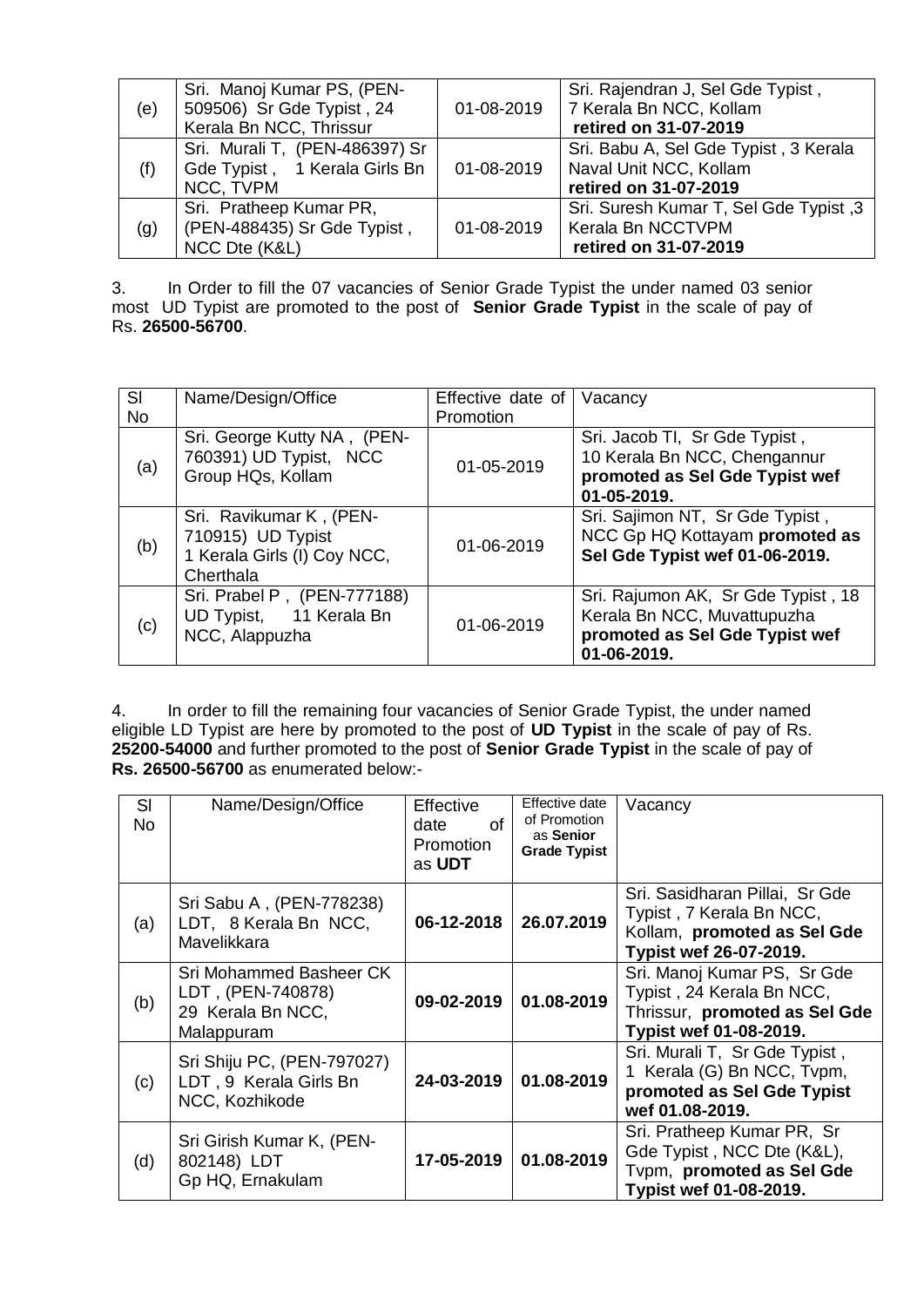5. 23 vacancies of UDTs exist in this Department for want of qualified personal. On declaration of probation in the cadre of LDT, the following incumbents are promoted to the post of **UDT** in the scale of pay **Rs.25200-54000** as enumerated below:-

| SI<br><b>No</b> | Name/Design/Office                                                       | Date of<br>Declaration of<br>Probation | Effective date of<br>Promotion as<br><b>UDT</b> |
|-----------------|--------------------------------------------------------------------------|----------------------------------------|-------------------------------------------------|
| (a)             | Sri Udaya Kumar RS, (PEN-807119)<br>LDT, 15 Kerala Bn NCC, Thiruvalla    | 14-06-2019                             | 14-06-2019                                      |
| (b)             | Sri Vinod Kumar Urali, (PEN-807096) LDT,<br>15 Kerala Bn NCC, Thiruvalla | 06.07-2019                             | 06.07-2019                                      |
| (c)             | Sri Kumar VK, (PEN-384859) LDT,<br>2 Kerala Bn NCC, TVPM                 | 02-06-2019                             | 02-06-2019                                      |

6. The following employee as per the seniority list published vide proceeding read at  $2^{nd}$ above have not been considered for promotion due to non-declaration of their probation in the cadre of LDT.

| SI No | <b>Name/Design/Office</b>                        |
|-------|--------------------------------------------------|
| (a)   | Sri Sebastian MA, LDT, NCC Directorate (K&L)     |
| (b)   | Sri Ranjith Kumar KM, LDT, NCC Directorate (K&L) |
| (c)   | Sri. Sani PK, LDT, NCC Gp HQ Kottayam            |

7. With the above promotions, now 20 vacancies of UDTs existing in this Department as there are no qualified LD Typists available for promotion.

8. The incumbents should exercise option as per GO read as  $1<sup>st</sup>$  above wherever necessary.

9. The Seniority of the promotees will be incorporated in the forth-publishing Seniority list In accordance with rule 27 (a) and 27 (c) part II of KS & SSR 1958.

10. Necessary entries will be made in the service book of the individual under proper attestation.

> Sd/-xxx **Offg Additional Director General NCC**



CC DIRECTOR **STATE WING** ananthapuram PALA & LAKSHADWEET

All Individual concerned (Through Head of Office) All NCC Group Headquarters, Units & SS Coy NCC